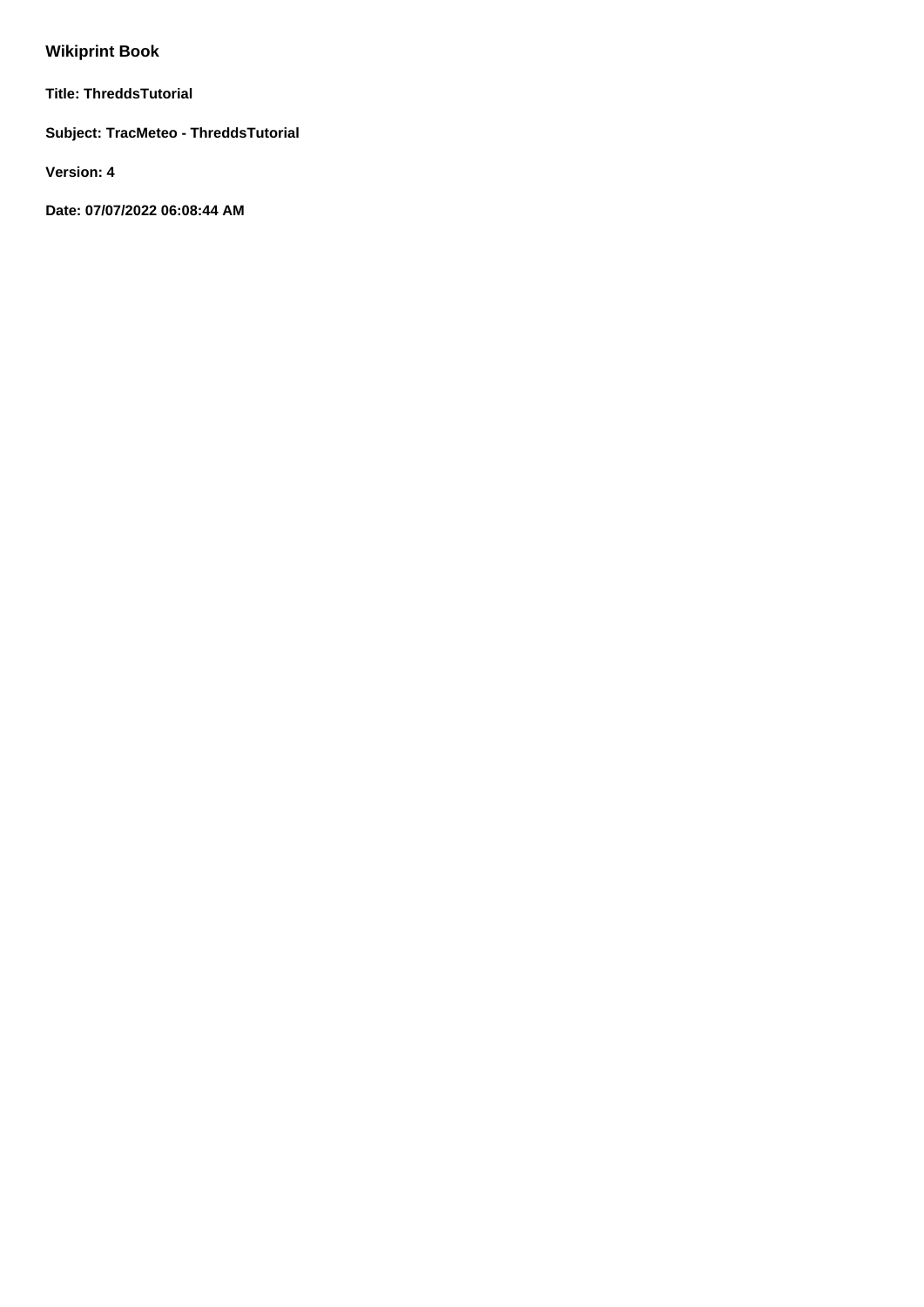# **Table of Contents**

| How to download Thredds project manually and compile it with Maven |  |
|--------------------------------------------------------------------|--|
| How to import a Maven project into Eclipse                         |  |
| How to import Thredds project automatically using git connector    |  |
| Prepare TDS to develop and deploy in Eclipse                       |  |
| Change context root                                                |  |
| Change development assembly to deploy the project properly         |  |
| Deploy TDS over Apache Tomcat 6 in Eclipse                         |  |
| Adding ESGF Security to TDS                                        |  |
|                                                                    |  |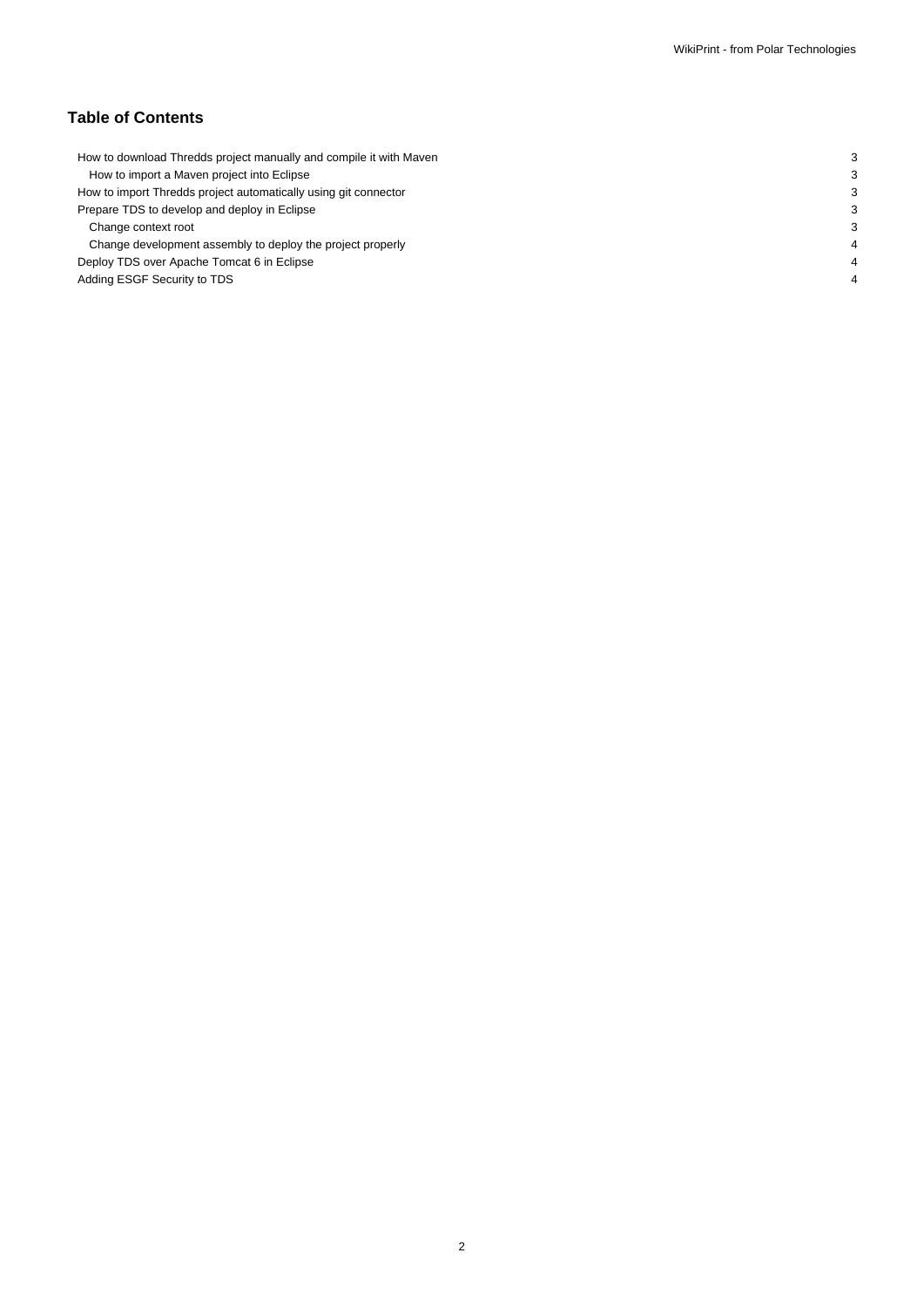### **How to download Thredds project manually and compile it with Maven**

Download Thredds from here by clicking Zip button and unzip wherever you want: [?https://github.com/Unidata/thredds](https://github.com/Unidata/thredds)

Then is time to test out maven installation. Open cmd and go to the main folder project. Execute mvn install and you should see something like this:

| [INFO] Parent THREDDS and CDM modules  SUCCESS [0.413s]        |  |
|----------------------------------------------------------------|--|
|                                                                |  |
| [INFO] NetCDF-Java Library  SUCCESS [7.892s]                   |  |
|                                                                |  |
| [INFO] GRIB IOSP and Feature Collection  SUCCESS [4.176s]      |  |
|                                                                |  |
| [INFO] DAP Test Server (DTS) webapp  SUCCESS [5.381s]          |  |
|                                                                |  |
|                                                                |  |
| [INFO] THREDDS Data Server (TDS)  SUCCESS [14.164s]            |  |
| [INFO] THREDDS Data Manager (TDM)  SUCCESS [5.220s]            |  |
|                                                                |  |
| [INFO] CDM validator webapp  SUCCESS [16.842s]                 |  |
| [INFO] Test CDM (upc/share - Unidata only)  SUCCESS $[1.050s]$ |  |
| [INFO] Test Integration  SUCCESS [2.224s]                      |  |
|                                                                |  |
| [INFO] BUILD SUCCESS                                           |  |
|                                                                |  |
| [INFO] Total time: 1:45.999s                                   |  |
| [INFO] Finished at: Wed Dec 05 13:04:12 CET 2012               |  |
| [INFO] Final Memory: 31M/448M                                  |  |
|                                                                |  |
|                                                                |  |

#### **How to import a Maven project into Eclipse**

#### Go to **File > Import > Maven > Existing Maven projects**

Build and validation process may take several minutes

#### **How to import Thredds project automatically using git connector**

#### Go to **File > Import > Maven > Check out Maven Projects from SCM**

Note: Before downloading a git project properly you should follow some steps. Check it out EclipseIntegration/SubversionAndGit?

After finishing the installation, go to **Import > Checkout Maven Project from SCM**. On the dialog, select **git** in the SCM URL selector, paste the following URL: [?https://github.com/Unidata/thredds.git](https://github.com/Unidata/thredds.git) and click on finish. A Check out and Build process will be started. This process may take several minutes so be patient.

After finishing the process, you will see some errors in opendap subproject. These errors appear because Thredds project aren't developed with Eclipse. The programmers moved some clases to new folders and forget to update the package sentences. To solve this problem, go to each class, click on error sentence and solve the problem by clicking Change package declaration to.... In GuiTest?.java remove the two unused imports.

#### **Prepare TDS to develop and deploy in Eclipse**

Now we will focus on TDS subproject. TDS is a web project that contains J2EE web project structure but Eclipse doesn't interpret as a web project. It is neccesary to add web project facet. So right click on **tds subproject > Properties >Project facets > Convert to faceted form... > Check Dynamic web module** and right click on **Dynamic Web Module > Change version > 2.5 > Apply > OK**

Delete WebContent? empty folder structure because it was created by default. New errors will be shown:

1- newExamples.xml: add an space on line 118 col 44 2- UnidataDD2MI.xsl: change version 1.1 to 2.0 on line 2 col 26 3- wms folder needs taglib folder so you can copy it.

#### **Change context root**